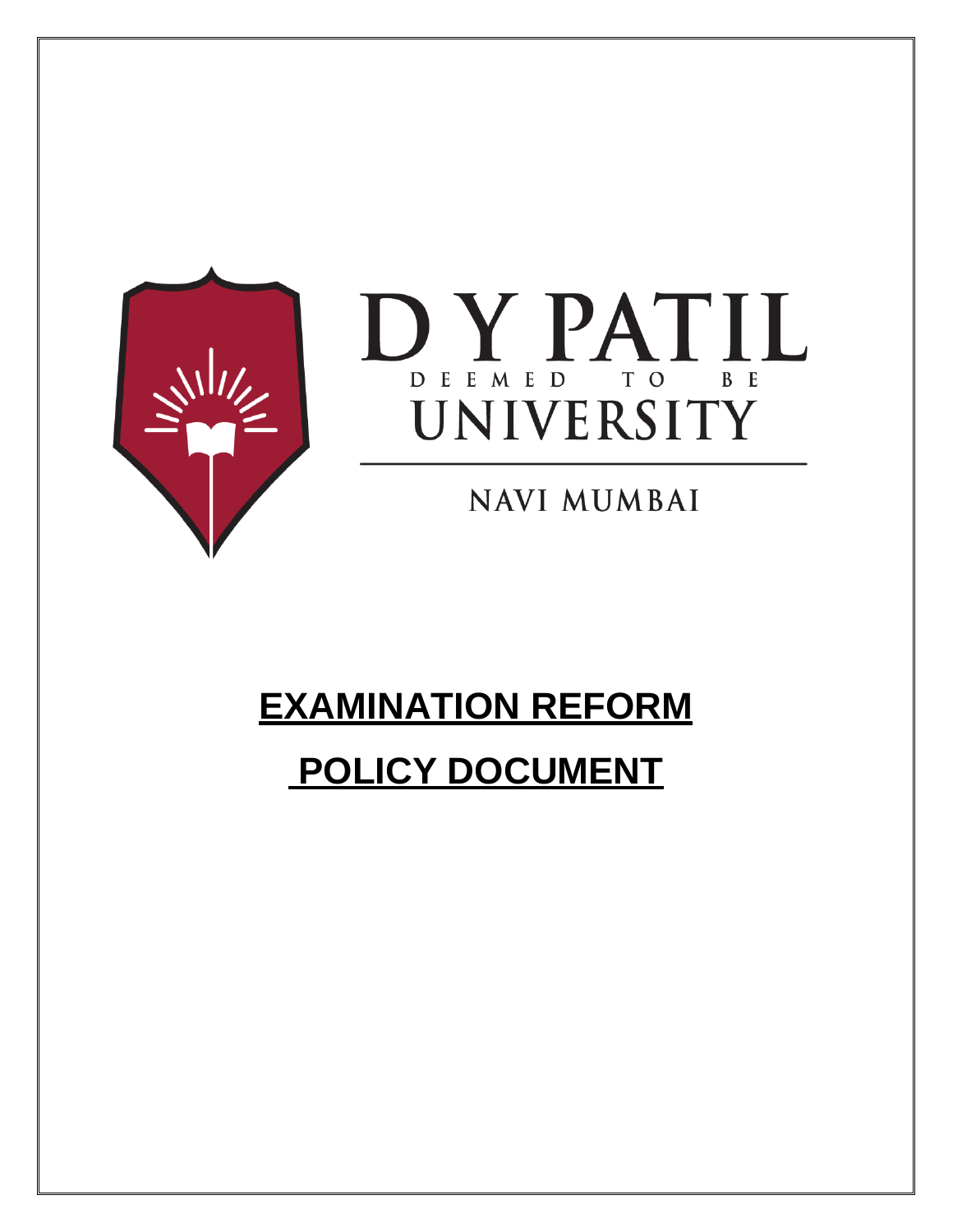

#### **ABOUT**

Examinations/student assessments play a very important role in deciding the quality of education. They must not only assess student's achievements (and grades) but also measure whether the desired learning outcomes have been achieved. The achievement of objectives and program outcomes are crucial and needs to be proven through accurate and reliable assessments.

Globalization of the world economy and higher education are driving profound changes in education system. There is a continuing need to dynamically adapt to these changes, to ensure that we remain competitive and can respond effectively to the challenges of globalization. Future graduates not only need to be knowledgeable in his/her discipline but also needs a new set of soft, professional skills and competencies.In recent years, there have been essential changes in education in terms of what to teach (content) and how to teach (knowledge delivery) and how to assess (student learning).The present report focuses on the recommendations for reforms in examinations (assessment of student) in the context of emerging landscape of education.

The academic quality of examinations (question papers) in Indian education system has been a matter of concern from a long time. It is widely acknowledged that "assessment drives learning'', what and how students learn depend to a major extent on how they think they will be assessed. The question papers that require simple memory recall will not ensure deep, meaningful learning. High expectations for learning motivate the students to rise to the occasion. The assessment (examination) must embed those high expectations to ensure that the learner is motivated to attain them.Considering the above imperatives, it is clear that reforms in Examinations are critical for improvement of the quality of Indian education.



CONTROLLER OF EXAMINATION D. Y. PATIL DEEMED TO BE UNIVERSITY NERUL, NAVI MUMBAI - 400706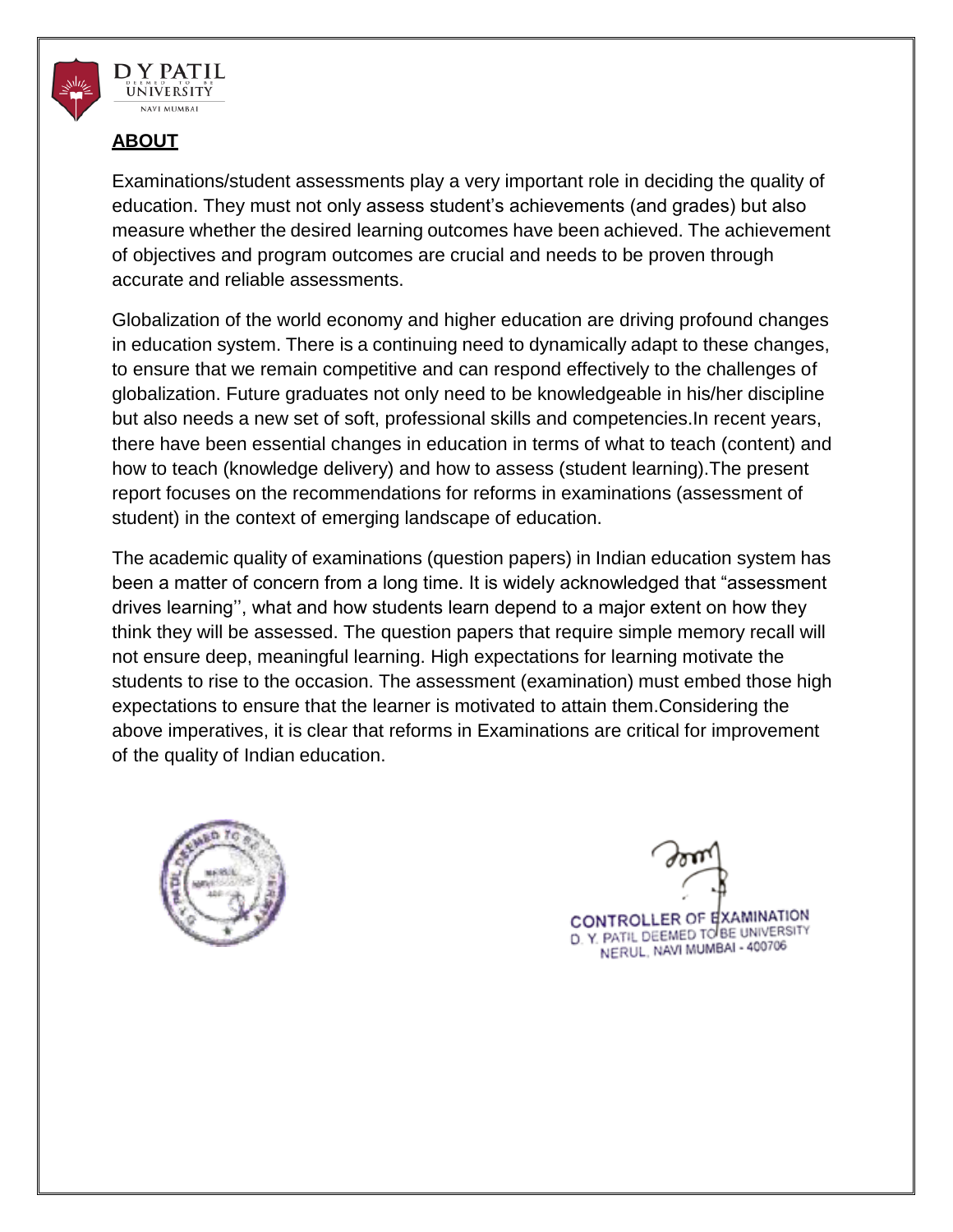

#### **OBJECTIVES**

- The elimination of excessive element of chance and subjectivity;
- The de-emphasis of memorization;
- Continuous and comprehensive evaluation that incorporates both scholastic andnonscholastic aspect of education, spread over the total span of instructional time;
- Effective use of the evaluation process by teachers, students and parents;
- The introduction of concomitant changes in instructional materials and methodology;
- Introduction of the semester system from the secondary stage in a phased manner, and the use of grades in place of marks.

## **EXISTING EXAMINATION SYSTEM**

- The Institute conducts two unit tests per course per semester.
- Date-sheet displayed on notice board and circulated in all the departments.
- Examinations are conducted on centralized basis under the supervision of Controller of examination.
- Evaluation is done by concerned subject teacher. After evaluation, answer booksare given back to students for their information.
- Award lists and lecture statements are prepared by all the departments and submitted to the controller of examination through HOD.
- Student grievances if any, are checked and solved by controller of examination.
- Special exams, if required, are conducted in case of medical leave, ineligibilityetc.



CONTROLLER OF EXAMINATION D. Y. PATIL DEEMED TO BE UNIVERSITY NERUL, NAVI MUMBAI - 400706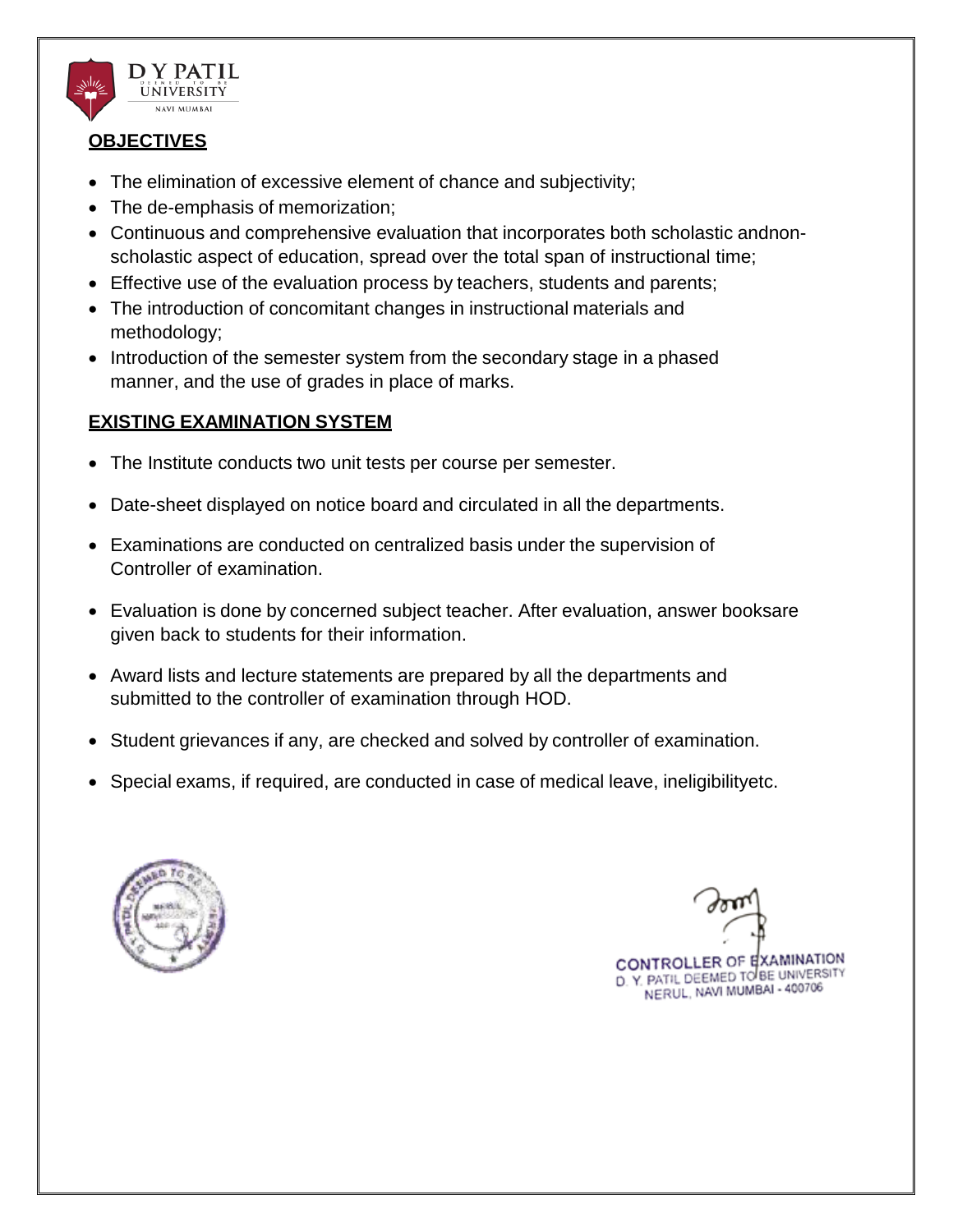

# **Examination reforms Implemented by the University during the last 5 years**

- 1. Examination procedures
- 2. Processes integrating IT
- 3. Continuous internal assessment system
- 4. Competency-based assessment
- 5. Workplace-based assessment
- 6. Self-assessment
- 7. OSCE/OSPE

# **1. Examination Procedures**

All Schools prepare Academic calendar, which is approved by BOS & AC.

Academic calendar includes all the planned activities, exams, break times, etc

The entire Examination System is fully automated & amp; end to end, digitalization of the

The University undertakes examination process.

External examiners set three set of Question Papers as per the pattern approved by the BOE and the BOS.

For viva-voce, studio assignments, projects, external examiners are invited.

To Eliminate Malpractice, all measures -CCTVs, Flying Squad are adopted to ensure that the rules are conformed with.

During Pandemic, proctored online exams were conducted.

Examiners designated by the COE department evaluate the answer sheets

Through an automated evaluation system.With the help of automation, we are able to achieve result declaration on an average of 10-12 days.

# **2. Processes Integrating IT**

Filling of online exam form

Online payment of exam fees

Online issuance of Hall ticket

Online submission of internal exam marks. On-screen evaluation of theory papers

# **3. Continuous Internal Assessment System**

Continuous internal assessment of the learner is done through Attendance, OSCE, OSPE, tests, self-assessment, academic activities, projects, assignments etc. Both formative and summative methods are used to evaluate the learners. The internal assessment marks form a part of the final marks received in the University exams.



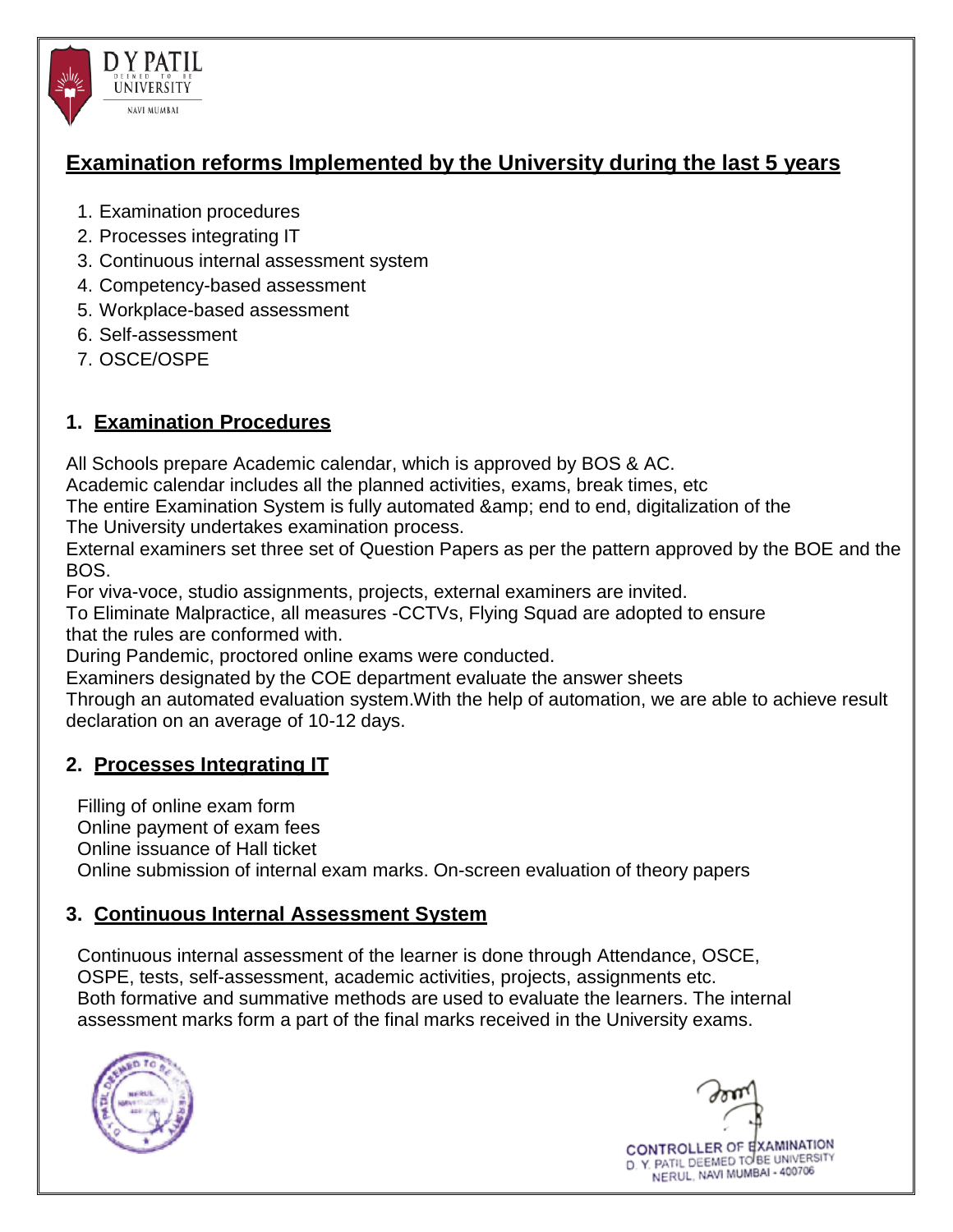

## **4. Competency-Based Assessment**

Competency-based assessment is carried out with the help of OSCE & amp; OSPE as regulated by their respective councils.

## **5. Workplace-Based Assessment.**

All programs have internships with their domain-specific industry. Internships are structured courses where the student is guided by a mentor from industry, monitored by faculty members, & amp; assessed by both. Grades are allotted for the internship report, performance & amp;viva voce.

## **6. Self Assessment**

MCQ's, Quizzes, Discussion forums, Log Books, Video presentations, etc. are some of the self-assessment tools used by the students.

## **Reforms of Exam policy during Pandemic**

During the Pandemic, the University had to take a relook at the examination policy to reformit as per the changing needs of the time.

Owing to some students being in low network areas, two exam attempts were provided

Since all teaching was online (For non-health sciences schools), question banks were provided to students

Dummy examinations were conducted for students to practise online exam.

Exam papers were more objective-based than subjective.



CONTROLLER OF EXAMINATION D. Y. PATIL DEEMED TO BE UNIVERSITY NERUL, NAVI MUMBAI - 400706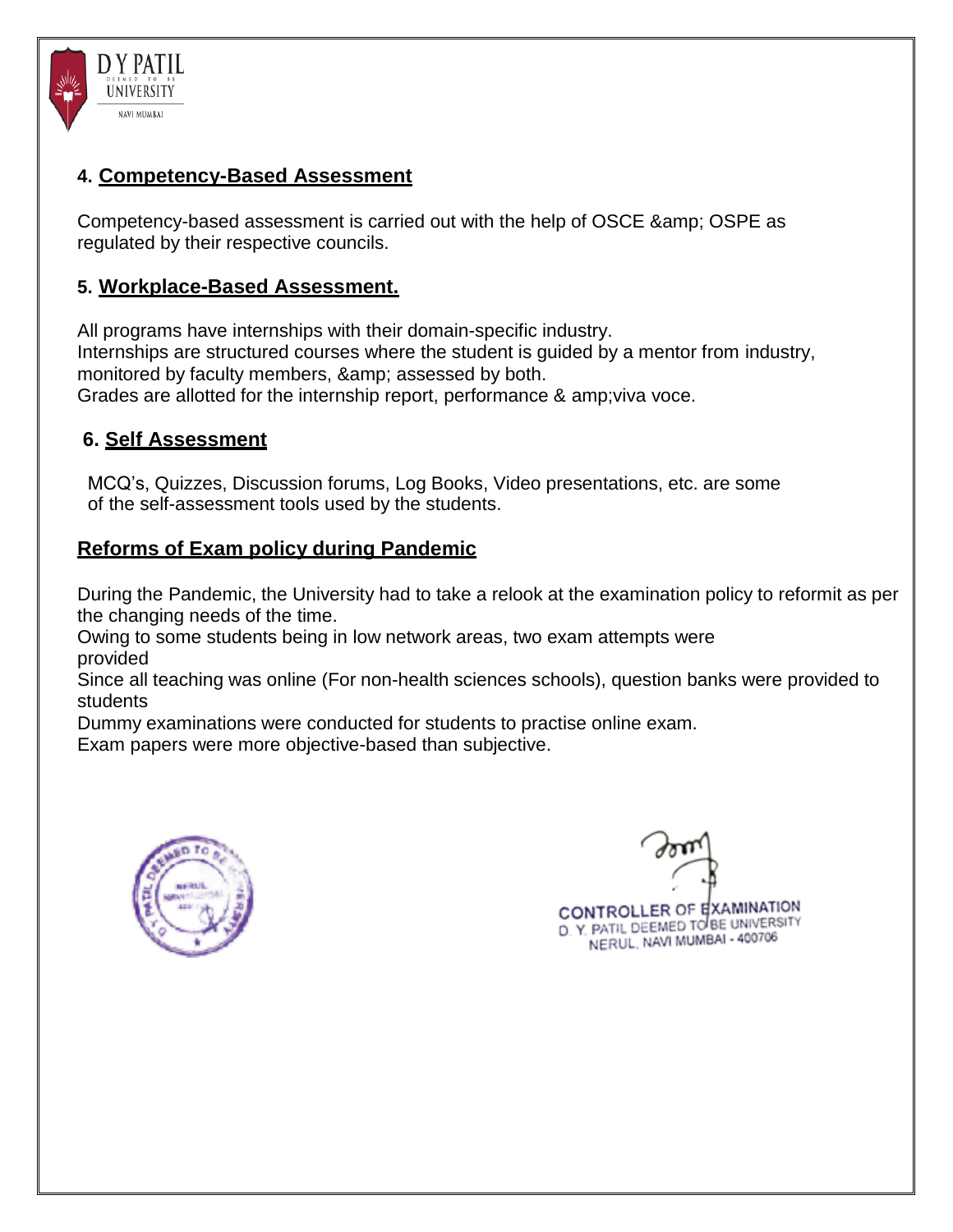

For improving the structure and quality of assessment in various programs followingpoints need to be remembered:

- In Indian education system, written examinations play a major role in assessing the learning and awarding of grades to the student. Universities and colleges give highest weightage to the outcomes of the written examinations in overall grading. Questions raised in the examination/test papers play an important role indefining the level of learning the student is expected to achieve in the courses and hence in the program. Since assessment drives learning, the design of question papers needs to go beyond the mere test of memory recall. They also need to test higher-order abilities and skills.
- Written examinations assess a very limited range of outcomes and cognitive levels. Particularly in the courses, where course outcomes (COs) cover a broad range of expectations, written examinations alone will not be sufficient to make valid judgments about student learning. A wide range of assessment methods (e.g., term papers, openended problem-solving assignments, course/lab projectrubrics, portfolios etc.) need to be employed to ensure that assessment methodsmatch with learning outcomes. It is advisable to formulate assessment plans for each of the course in theprogram that brings clarity to the following:
- Alignment of assessment with learning outcome of the course
- Level of learning (cognitive) student is expected to achieve
- Assessment method to be adapted The method to align examination

DY Patil University provides an important framework to not only design curriculum and teaching methodologies but also to design appropriate examination questions belonging to various cognitive levels.

It attempts to divide learning into three types of domains (cognitive, affective, and behavioral) and then defines the level of performance for each domain.

Conscious efforts to map the curriculum and assessment to these levels can help the programs to aim for higher-level abilities which go beyond remembering or understanding, and require application, analysis, evaluation or creation.

Revised DY Patil University's cognitive domain includes thinking, knowledge, and application of knowledge.

It is a popular framework in education to structure the assessment as it characterizes complexity and higher-order abilities.



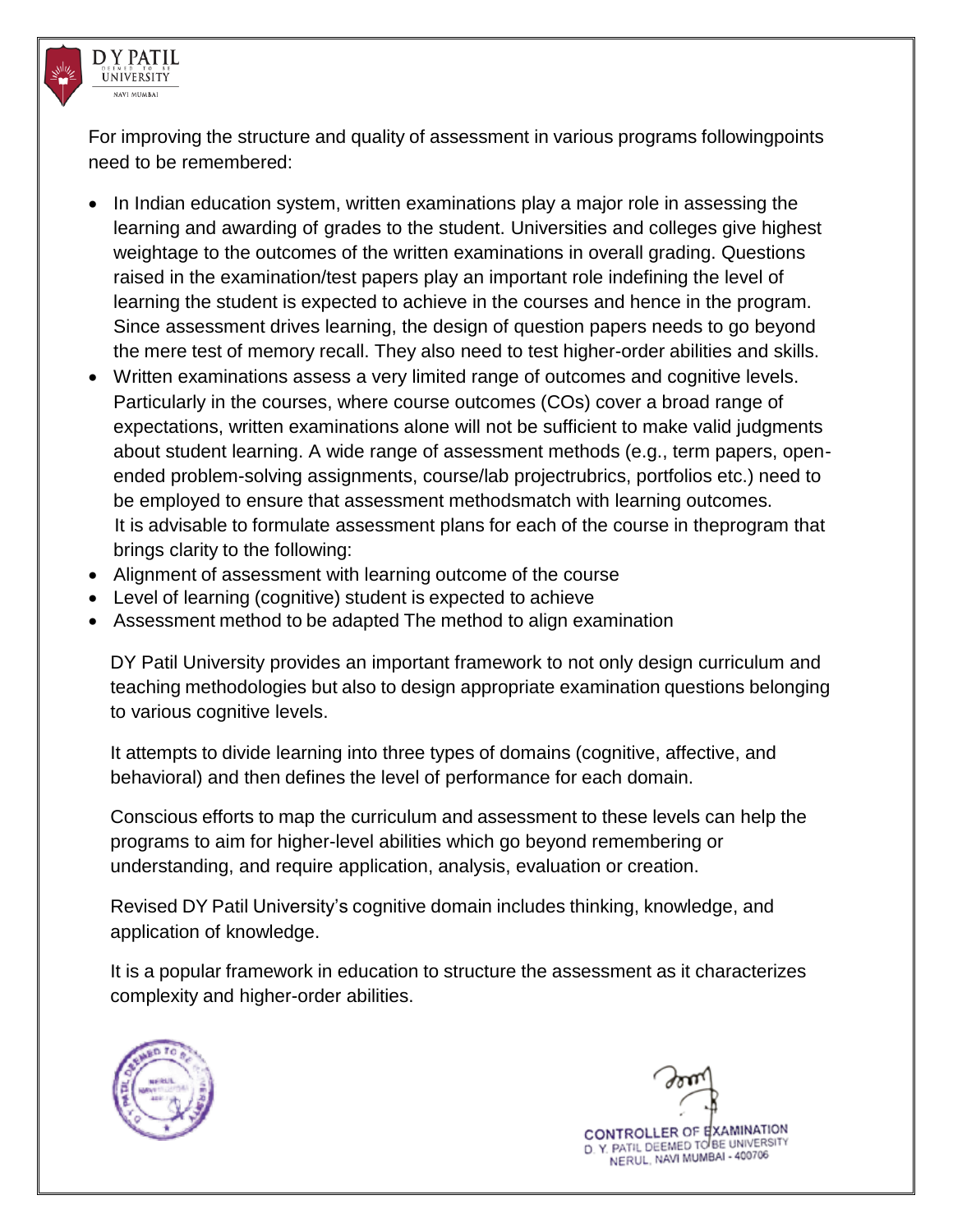

## **Exam Committees :**

| <b>Sr</b><br>No | <b>Name</b>             | <b>Designation</b>                           | <b>Email Id</b>                  | <b>Mobile Number</b> |
|-----------------|-------------------------|----------------------------------------------|----------------------------------|----------------------|
| 1               | Dr. Abhay<br>Chaowdhary | CoE (I/C)                                    | abhay.chowdhary@dypatil.edu      | 9920237101           |
| $\overline{2}$  | Dr. Debjani<br>Dasgupta | Hol-Sch of BT&BI                             | drdebjanid@dypatil.edu           | 9821219335           |
| 3               | Ar. Vishwas Gupta       | Hol - Architecture                           | vishwas.gupta@dypatil.edu        | 9869486460           |
| $\overline{4}$  | Dr. Mahesh K Harit      | Hol-Sch of<br>ayurveda                       | maheshkumar.harit@dypatil.edu    | 9322217607           |
| 5               | Dr. Vani Kamath         | Dean of Faculty -<br>Sch of Mgmt             | vani.kamath@dypatil.edu          | 9833191394           |
| 6               | Dr.Akshaya<br>Kudalkar  | Exam<br>Department                           | akshaya.kudalkar@dypatil.edu     | 9860745820           |
| $\overline{7}$  | Dr. Bharati Kulkarni    | Dean of Faculty -<br>Sch of Med              | b.kulkarni@dypatil.edu           | 9820554431           |
| 8               | Dr.Rita Lakhani         | Principal - Sch of<br><b>Nursing</b>         | ritaa.lakhani@dypatil.edu        | 7738200527           |
| 9               | Dr. Thankamani<br>Marar | Dean of Faculty -<br>Sch of Nursing          | thankamani.marar@dypatil.edu     | 9892455625           |
| 10              | Dr. Vandana Mishra      | Hol - SHTS                                   | vandanamishra.c@dypatil.edu      | 9773210006           |
| $\overline{11}$ | Dr.Sunil Mokashi        | Dean - School of<br>Occupational<br>Therapy  | sunil.mokashi@dypatil.edu        | 9423475015           |
| 12              | Mr. Vrundan Jadhav      | Resource                                     | vrundan.jadhav@dypatil.edu       | 9820530924           |
| 13              | Dr.Mukul Padhye         | Dean of Faculty -<br>Sch of Dentistry        | mukul.padhye@dypatil.edu         | 9822245135           |
| 14              | Dr.Unnati Pandit        | Hol - SHTS of PT                             | unnatia.pandit@dypatil.edu       | 9892318825           |
| 15              | Dr. Shirish Patil       | Vice Chancellor                              | shirish.patil@dypatil.edu        | 9920237101           |
| 16              | Dr. Surekha Patil       | Dean - School of<br>Occupational<br>Medicine | surekha.patil@dypatil.edu        | 9930923108           |
| 17              | Dr. Vijay Patil         | President                                    | vijay.patil@dypatil.edu          | 854578452            |
| 18              | Dr. Kotra Shetty        | V.C. nominee                                 | veeranna.kotrashetty@dypatil.edu | 758452168            |
| 19              | Dr.Omkar Shetty         | Hol - School of<br>Dentistry                 | omkara.shetty@dypatil.edu        | 9821086917           |
| 20              | Dr.Rakesh Somani        | Pricicpal - Sch of<br>Pharmacy               | rakesha.somani@dypatil.edu       | 9833771384           |
| 21              | Dr.Sandeep Suhag        | Spl invitee                                  | sandeep.suhag@dypatil.edu        | 9920237101           |
| 22              | Dr. Anuprita Thakur     | Member                                       | anuprita.thakur@dypatil.edu      | 9820197743           |
| 23              | Dr.Ekta Tomar           | V.C. nominee                                 | ekta.tomar@dypatil.edu           | 8355913302           |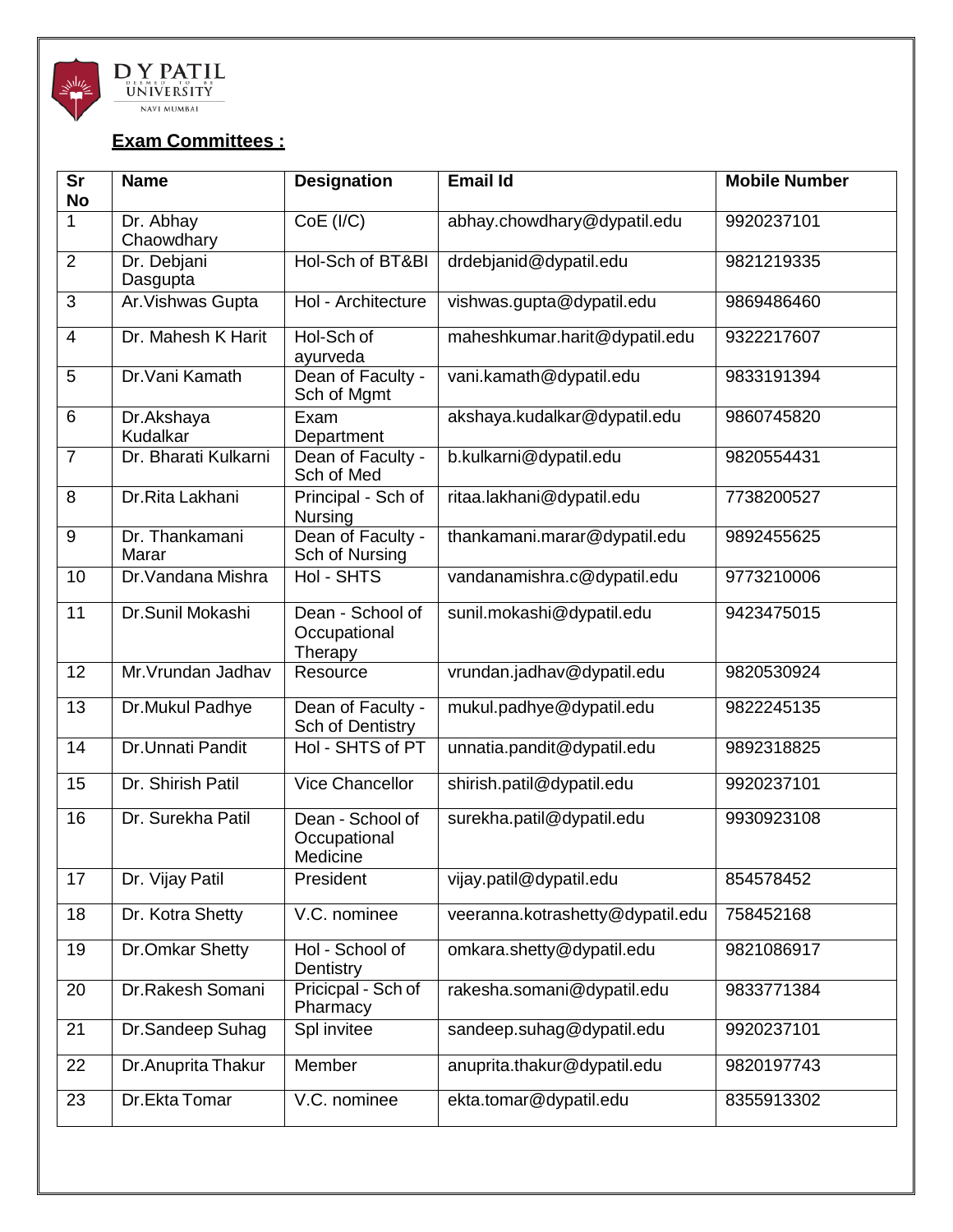

#### **DIGITAL EXAMINATION LIFE CYCLE**

A Digital exam (also called [Online E](https://en.wikipedia.org/wiki/EExam)xam) is a great way of conducting tests and other important exams with help of the internet. A digital exam needs a device capable of accessing the internet such as a computer or a Smartphone.

This can be either done at an examination center or at home. It can be useful as a remote learning system where candidates can appear in an exam from their own device by sitting in the comfort of their homes. They do not have to invest their valuable time in traveling to and from the center.

The ongoing COVID-19 pandemic has forced educational institutions to re-think inperson learning and move to the online learning sphere. Pen-and-paper examinations are still the standard, and preferred, way of communication among many 'traditional' educational institutions. However, with global conditions as they are, they have been forced to look at online examinations as a solution.

One of the biggest, yet indirect advantages of online examinations is the impact it has on the environment. Pen-and-paper examinations require a lot of paper to print question and answer sheets. There is also a lot of waste due to printing errors or over-estimation of learner numbers, not to mention the carbon footprint of the logistics around getting the papers to and from examination locations. It's simple, online examinations are the most environmentally friendly assessment option.

Online exams are a big time saver. Not only is there less time between the setting of the 'paper', but it also saves students time by eliminating the time it takes to travel to-and from examination locations, then waiting for the papers to be handed out and collected. Since most online examinations use auto-grading, faculties don't have to spend excessive amounts of time marking exam papers, and students get their results almost instantly. What's more, issues can also be flagged immediately with examiners who have immediate access to all the papers at once.

Security has always been a challenge with exams. With online exams, there are fewer chances of leaks since there are no physical papers that can go missing during the printing and logistics process. An added security benefit is that examiners can make use of question banks that select questions at random. This means that almost no two exams are the same, further minimizing the chances of cheating.One of the biggest advantages of online examinations is the convenience factor. Examiners can set papers using question banks, and by consulting a database of previous papers, then easily upload it to the examination system. Students can selectexam times that suit them best and since the exams are online, do it from almost anywhere (proctored exams may have certain requirements). Students can get their results almost immediately, a big plus. Also, as mentioned above, online examinations scale extremely easily, making it convenient for course administrators to set up exams.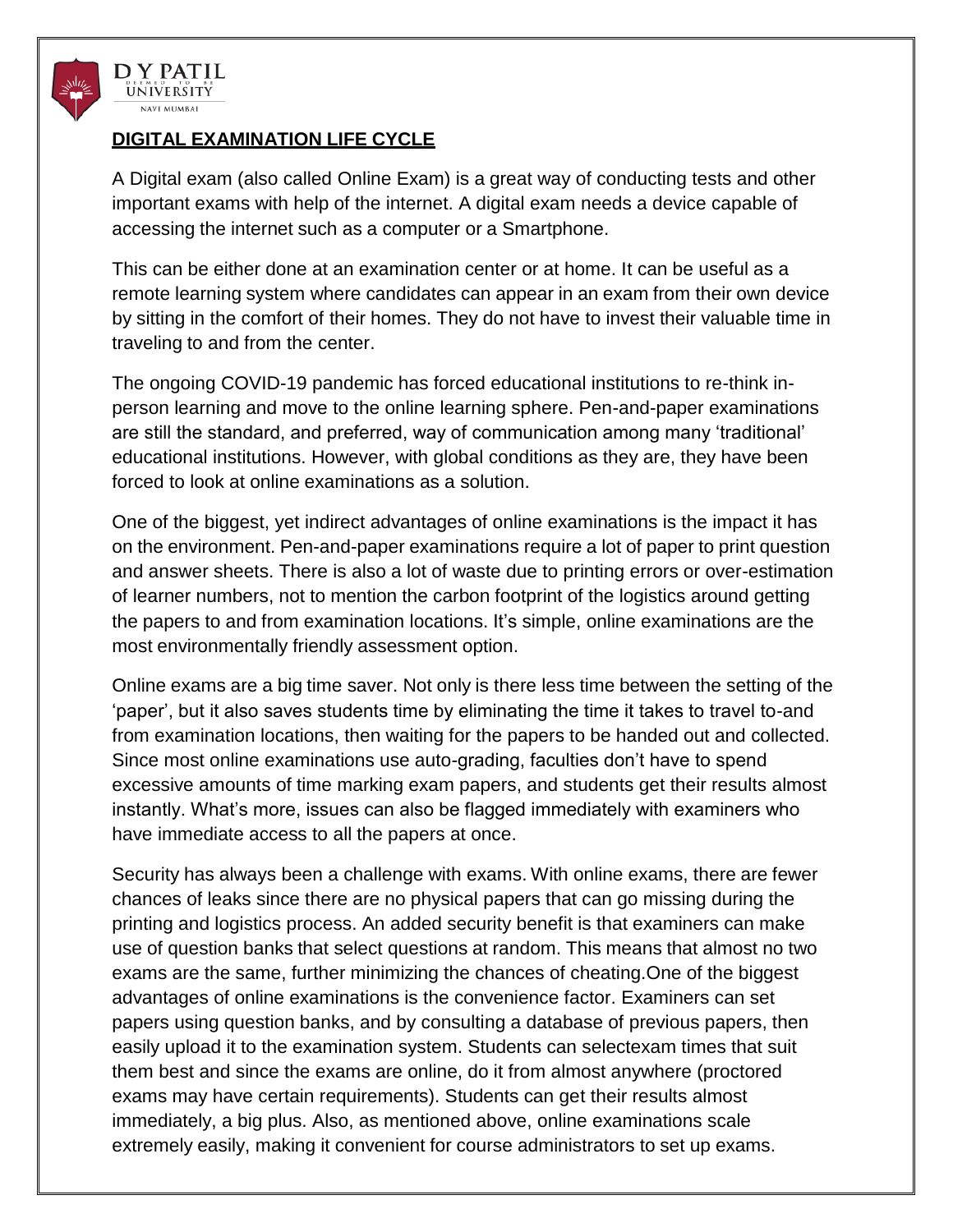- Online Registration
- Pre-Exam Activity
- Exam Activity
- Post-Exam Activity
- LMS
- Result Processing
- Grievances Handling
- Result Declaration

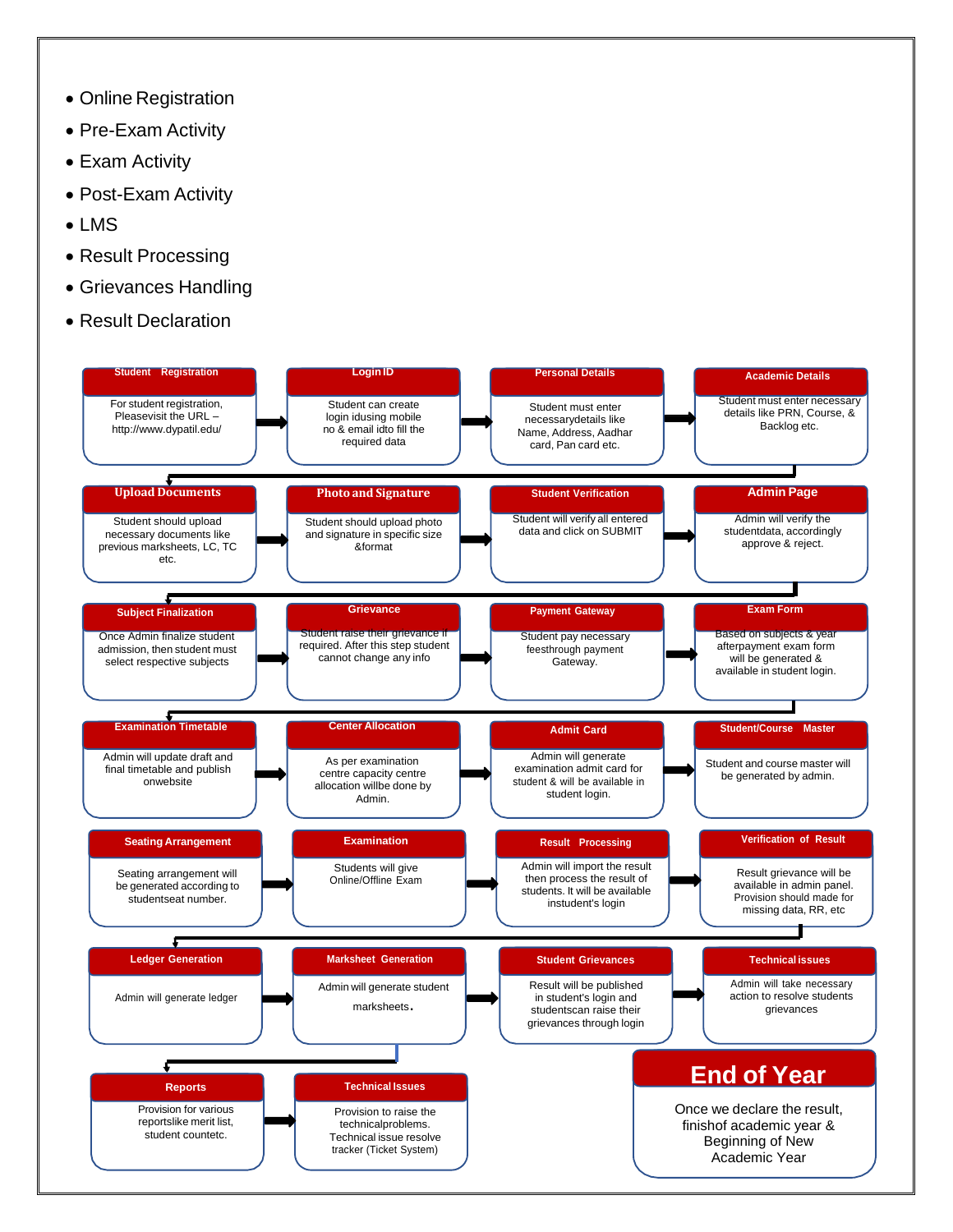

#### **The online exam at DY Patil University consists of:**

#### **Objective Question**

You can define objective questions with multiple choices ranging from 2 to 5. Useful to define questions for fill in the blanks, true/false type of questions

#### **SubjectiveQuestion**

Useful to define questions where student need to type answers for theory based questions.

#### **ImageBasedQuestions**

- 1. Some Graph and Question is based on the Graph
- 2. Some complex Chemical Equation/ Mathematical Symbols

#### **Remote Exam Proctoring:**

Remote proctoring is the act of invigilating an online exam from any location to clamp down on aberrant behavior or cheating instances to ensure a cheat-free assessment environment. A remotely proctored exam is administered by experienced human proctors, an Algorithm, or both to maintain integrity

#### **Remote proctoring**

- Monitor live streaming during online exams
	- 1. Watch Live users attempting exams sitting at any remote location.
	- 2. Feature to view a live activity feed and record the exam session for audit
	- 3. Live exam user monitoring
- Listen to audio of candidate during exams
	- 1. The system can help listen to the live audio of remote users attempting the online exam.
	- 2. Entire audio of the exam session can be recorded for audit purposes. It is helpful to conduct viva exams as well.
- Watch screen activities live
	- 1. The system can record the entire screen of online exams for the users. It can be viewed live during exams, and recording the screen activities can be referred to later.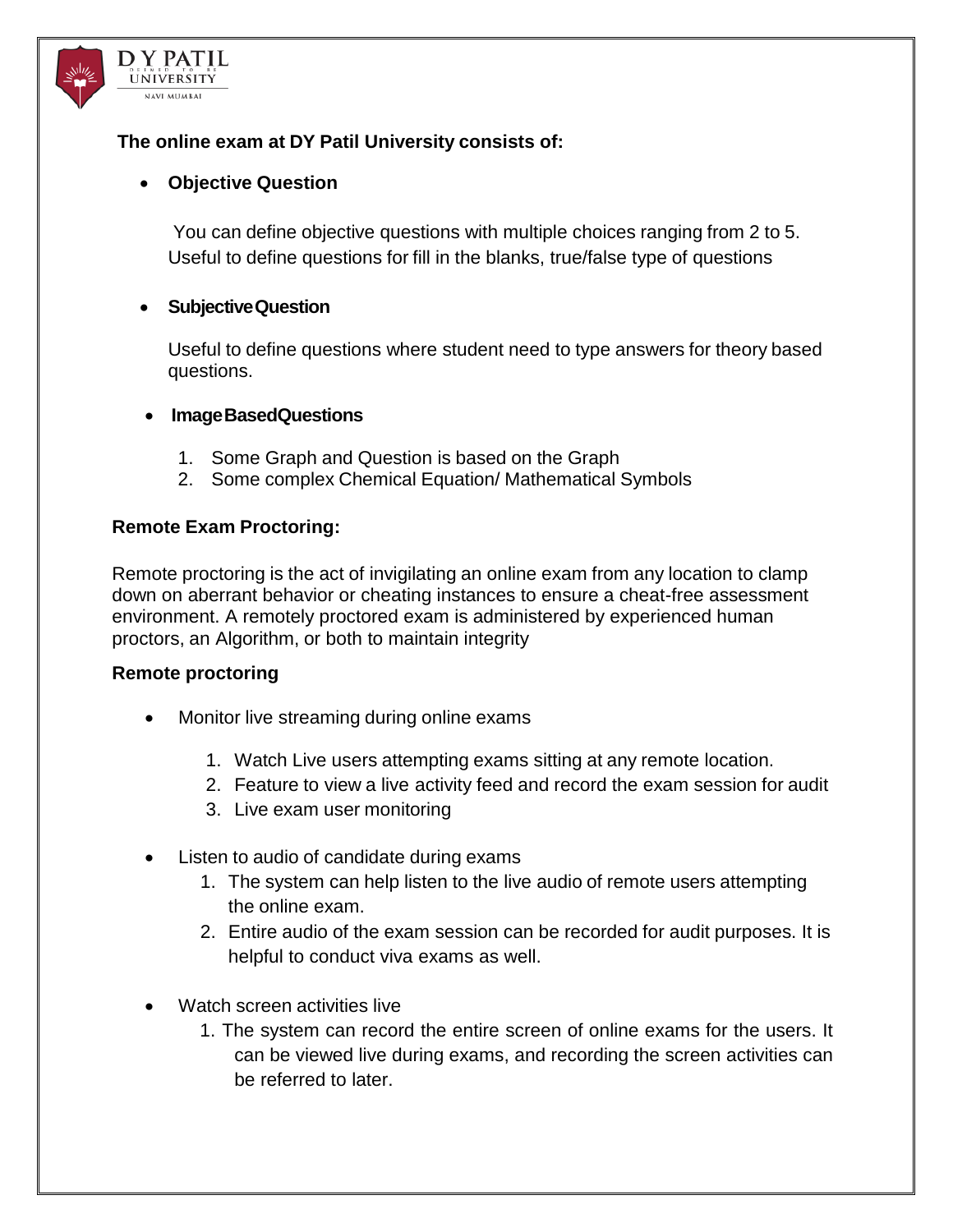

- Live chat with candidate during exams
	- 1. Remote Exam invigilator or Proctor can initiate a live chat with a remote user. It is helpful to resolve queries instantly.
	- 2. Proctor can also ask for a 360-degree view of the user's surroundings to check if the candidate is not cheating during the exam.
	- 3. It has predefined standard chat messages to simplify chat with multiple candidates at a time.
- Candidate authentication process
	- 1. Remote Users need to show their Identity cards before the exam.
	- 2. The system records the image of the I-card, and it is also validated by a remote Proctor who is an invigilating remote exam.
	- 3. Identity card-based authentication helps validate the remote user's identity for the online exam.
- Facility to pause & resume exam
	- 1. Remote exam invigilator or Proctor can easily pause/ resume or even terminate remote exams for any candidate.
	- 2. Complete control of remote exam is with remote Proctor who can quickly validate and manage remote exam invigilator.
	- 3. Facility to terminate exam if the candidate is found cheating during the exam.
- Eliminate physical exams with auto proctoring
	- 1. Our advanced AI algorithms are helpful to manage remote exams in auto mode without monitoring.
	- 2. Facial recognition algorithms ensure that a valid candidate attempts an exam throughout the exam session.
	- 3. The system validates and records the entire exam session. The exam is auto suspended in case of a malpractice event.